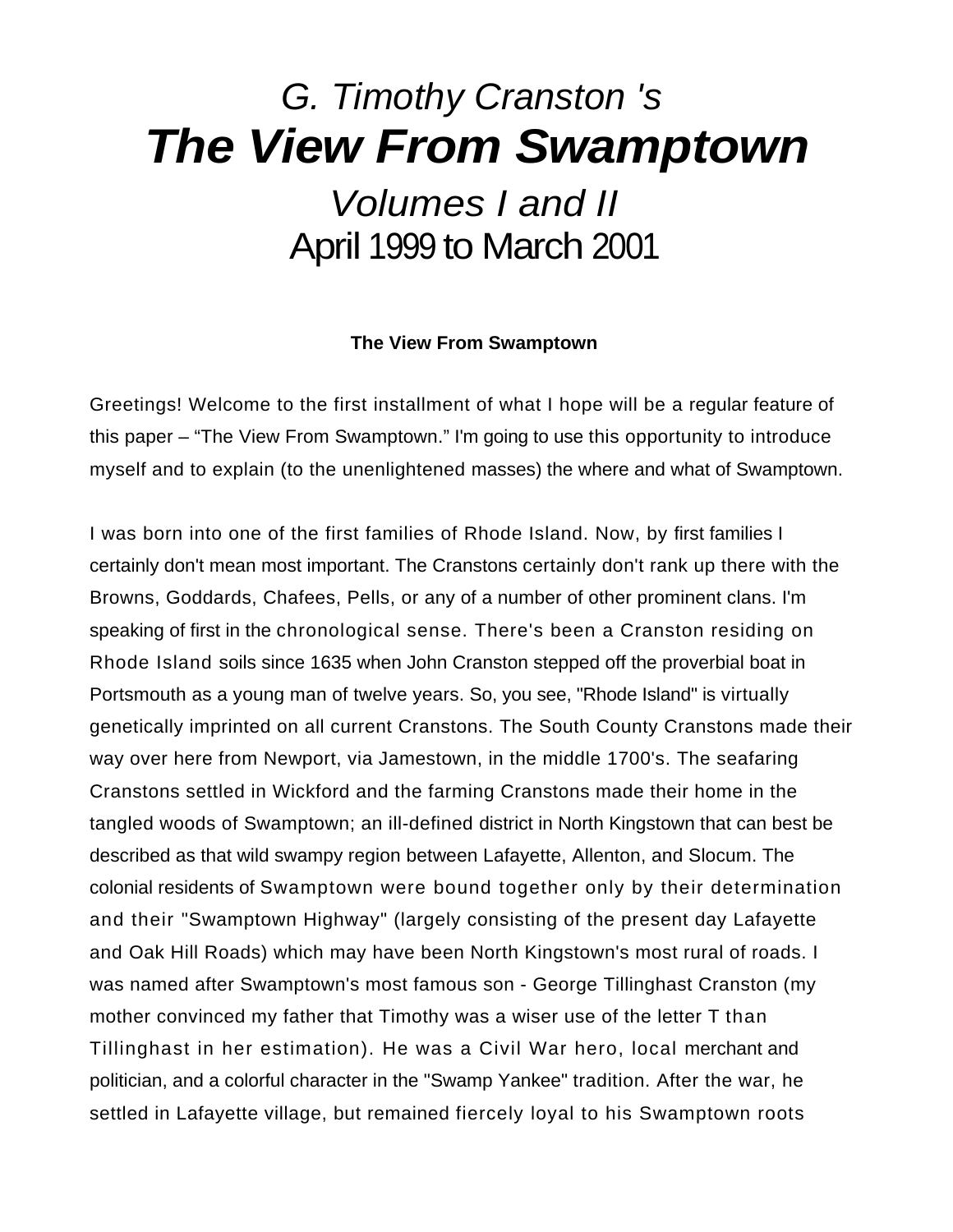throughout his life. Nearly 100 years after his death, I (by accident or heavenly design) settled with my family back in what was once Swamptown. Sadly, Swamptown like Scrabbletown, Elamsville, and many other North Kingstown villages has ceased to exist in the cartographic sense of the word. But I, like my great great-grandfather before me, plan to remain fiercely loyal to what those forgotten villages (as well as the surviving ones like Wickford and Lafayette) stood for - a spirit of community and family.

As the self-proclaimed spokesman (we swamp yankees don't give a hoot about genderneutral terms) of Swamptowners, Swamp Yankees, and locals of every stripe, I want to help preserve the memories of those oft-forgotten villages and the determined people who lived in them, and that is what this column hopes to be about. I want to entertain and educate you and I'd like you to return the favor. Drop me a line or, better yet, send me any historical photographs, anecdotes, or interests. I would also like your questions concerning local history. If I can't answer them I'll try to find someone who can.

I look forward to hearing from all of you.

#### **Dedication**

Back in May of 1966, an unfortunate and tragic event changed the lives of two very different people; one was a boy of eight years old and the other a man who had just raised his own family and was heading down the golden road to retirement. The boy was the proverbial "tabula rasa", a blank slate, and the man was among the last of a fastdying breed, a Renaissance man, a jack-of-all-trades, as at home in the deep woods as he was in the business world; a transplanted New Hampshire Yankee who fit into the world of Wickford like he was meant to be here. I was that boy and my grandfather, Paul St. Pierre, was the man. He stepped up, like real men always do, when my own father left this world much too early. He gave of himself without question. He became a father to his daughter's children simply because it was the right thing to do. He put his life on hold in order to give my sisters and myself the guidance we needed. He opened my eyes to worlds that existed all around me, unseen by the vast majority of the uninitiated. He seeded my imagination and forced me to look at things in ways I could never imagine. He taught me of the past and the people who lived in it. All that I am I owe to him. The stories that reside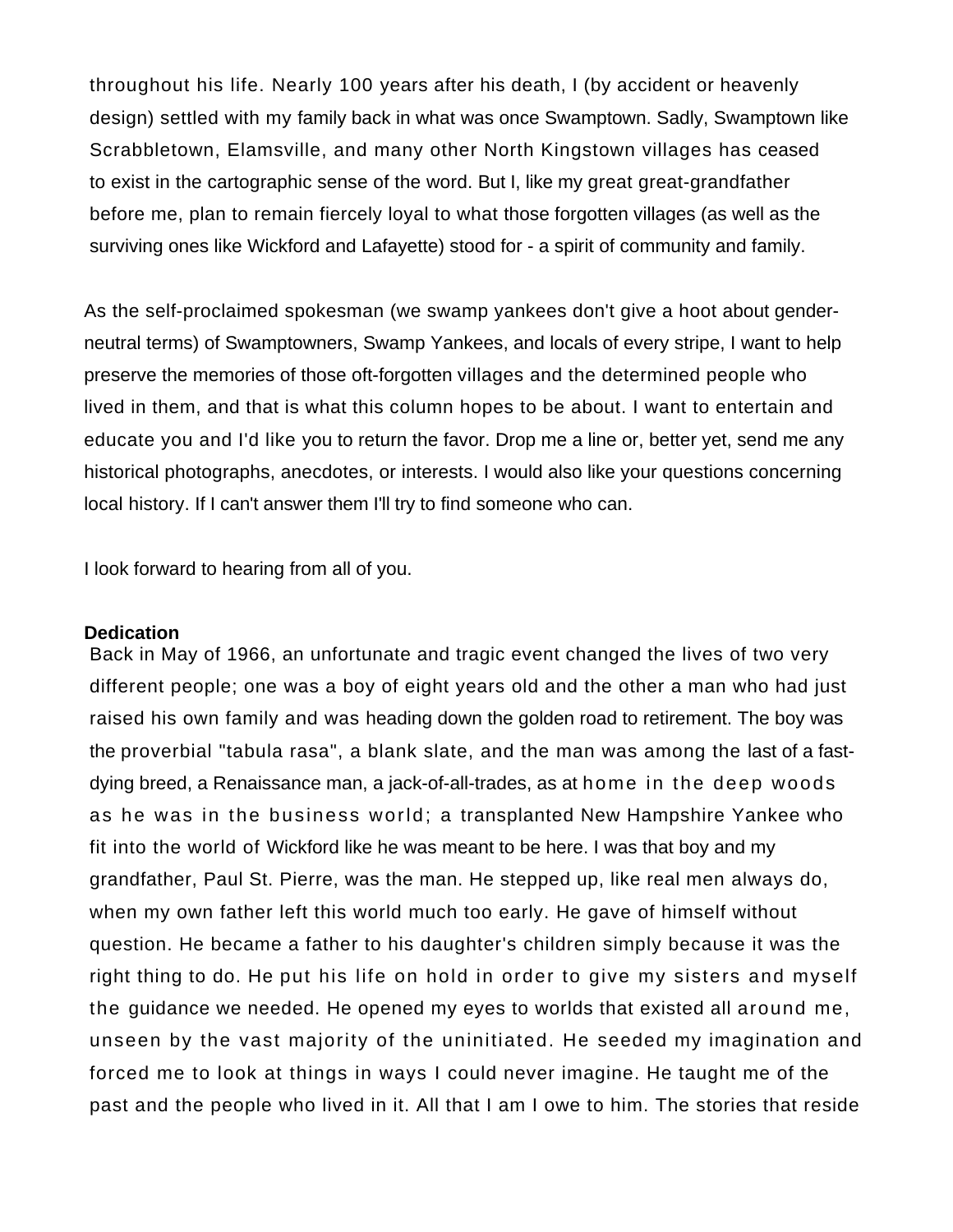in this book are as much his as they are mine, and I dedicate this compilation to his memory.

## **Acknowledgements**

The task of attempting to acknowledge and thank all of the people who have helped me along the way is more daunting to me then the actual researching and writing of the 104 articles that reside within these pages. But here goes anyway.

I guess I'll start with the people whom I have pestered the most over the last few years. Without the assistance and encouragement of these folks I wouldn't have been able to accomplish all that I have. Thanks so much to the real town historians, Thomas Peirce and Henry Beckwith I am honored to be counted among your friends. Also many thanks to Althea MacAleer and Doris Moon, for helping me untangle the genealogy of the many souls who have called North Kingstown home. As a matter of fact I owe the whole of the North Kingstown Genealogy Society a hearty thank you for putting up with my many questions. And you want to talk about questions, I'll never be able to repay Susan Berman and her fine reference staff at the library for all the help they've given me along the way. That goes as well for Marilyn and her great planning staff over at the town hall annex. I mustn't forget my good friend Marilyn over at the "Vault" for sharing all those dusty musty ledgers and books with me. Thanks, too, to Robin Porter and John Patterson for all their aid and encouragement. I guess it goes without saying that if it weren't for Kristen and her staff at the North East Independent I'd still be talking to myself as I wander around town. Thanks for taking a chance on an unknown entity and giving me my own piece of the "bully pulpit" to ramble on from.

I'd also like to take this opportunity to express my thanks to all my loyal readers. Your letters and phone calls have kept me going. Your story ideas have more than once excited and amazed me. To everyone who has stopped me on the street or called me on the phone just to give me an "atta-boy", Thank you, it means the world to me. Lastly, I must thank the most important people in the world, my wife and two sons. Thank you for your patience and understanding as I persue my